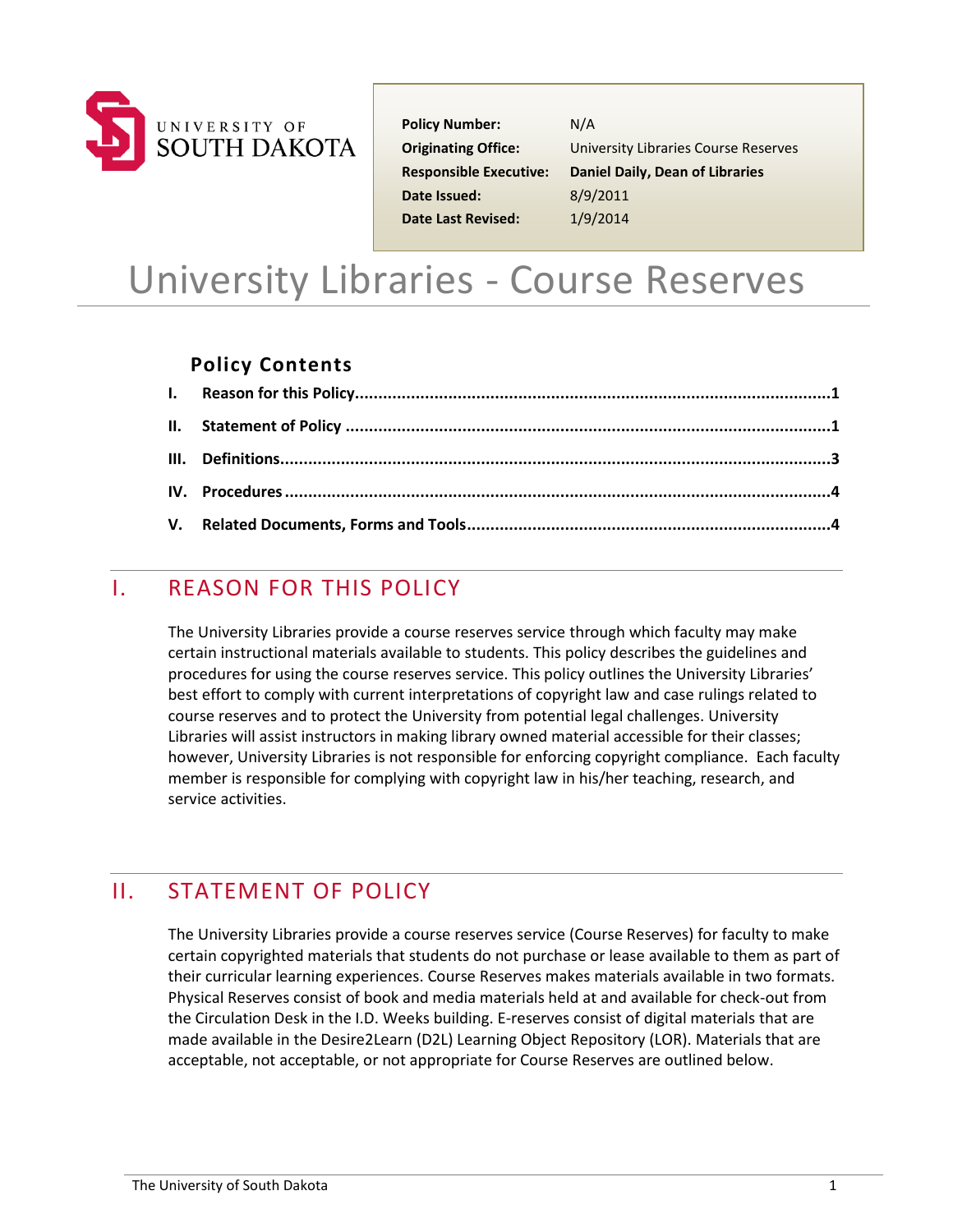#### *Acceptable*

A reading requested by a faculty member will be placed on Course Reserves if: (1) the proposed use meets the criteria of "Fair Use" as evaluated by Course Reserves' staff or (2) evidence documents that the rights holder (often the publisher) has given permission for the proposed use of the materials. The specific treatment of acceptable materials depends upon the format, amount, proposed use, and copyright status of the materials.

Entire books held in the collections of the University Libraries will be placed on Physical Reserves. Lawfully purchased faculty owned material may also be placed on Physical Reserve.

Portions of a book will be scanned and placed in the LOR if the proposed use fulfills the criteria to be considered a "Fair Use."

Short fiction pieces, poetry, drama, photography, and film may be available within works or collections already owned by the University Libraries. Course Reserves (with the assistance of the subject liaison librarian) will search for library-owned versions of a requested item.

Media materials owned by the University Libraries and needed for a course may be placed on Physical Reserves. Students may [reserve](http://link.usd.edu/3713) a media viewing room if they would like to play a media item alone or in a group. [\(https://rooms.usd.edu](https://rooms.usd.edu/) )

Faculty may place works they have created that have not been commercially published, such as lecture notes and test question sets, directly into their D2L websites without going through Course Reserves. Course Reserves' staff will assist in managing these materials as time permits.

#### *Not Acceptable Without Written Permission of the Rights Holder*

Textbooks (including faculty desk copies), workbooks, practice tests, other consumable or individualized items produced commercially, and some other materials may not be placed on Course Reserves.

Written permission must be obtained from the rights holder to use the material if the portion(s) do not meet the criteria of "Fair Use."

#### *Not Appropriate*

Articles or other electronic materials available through the subscription resources licensed by the University Libraries may not be placed directly into D2L. Instead, links to these articles may be placed inside D2L.

Items placed on electronic reserve cannot also be placed on physical reserve. Items in D2L are available twenty-four hours a day from any location with computer access. Students who prefer a paper copy of an article or book chapter rather than reading on a screen can download the PDF from D2L and print it.

Items obtained via interlibrary loan may not be placed on course reserve. Interlibrary Loan is a service based on the premise of individual use.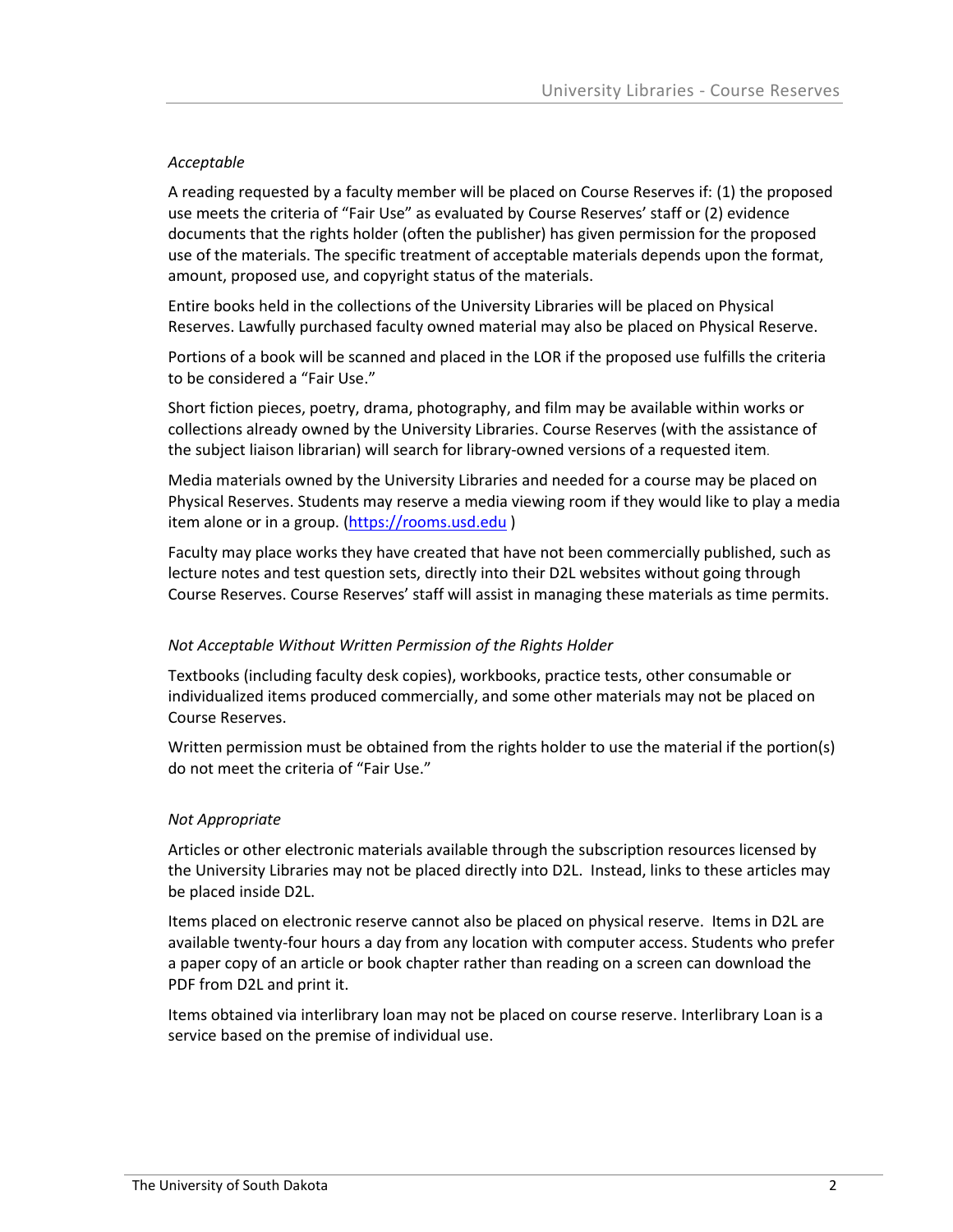#### *Considerations*

Today's students rarely consult items placed on Physical Reserves. Items placed on Physical Reserves can only be used by one student at a time and are not available to distance students.

If physical materials (including articles) are available for a reasonable price in electronic format, the University Libraries will consider purchasing items in electronic format rather than posting documents in E-reserves or placing items on Physical Reserves. Items will be reviewed by the subject liaison librarian for potential purchase using departmental book budget funds.

## <span id="page-2-0"></span>III. DEFINITIONS

Copyright – Copyright protects a work of authorship fixed in any tangible medium of expression from unauthorized reproduction. Copyrighted material may include, but is not limited to, computer software, mask works, art work, music, technical articles, books and other literary works. Copyright provides protection for the expression of an idea, but not the idea itself.

Copyright Owner - "With respect to any one of the exclusive rights comprised in copyright, refers to the owner of that particular right." 17 U.S.C. 101.

Desire2Learn (D2L) – A course management system used by the University of South Dakota that provides a secure, online interface maintained by the faculty member for students in courses to interact with course materials and activities.

E-reserves – Items that are loaded by Course Reserves into D2L and linked to by faculty into the specific course.

Fair Use - A principle within copyright law that allows the limited use, for limited purposes, of copyrighted material without permission of the copyright holder. Four factors are weighed in the determination of whether or not a particular use is fair [\(http://www.copyright.gov/fls/fl102.html\)](http://www.copyright.gov/fls/fl102.html):

- Purpose and character of the use (commercial use or nonprofit/educational use);
- Nature of the copyrighted work, i.e. fiction or non-fiction, published or unpublished;
- Amount and substantiality of the portion of the work used in relation to the work as a whole;
- Effect of the use upon the potential market for or value of the copyrighted work.

D2L Learning Object Repository (LOR) – A secure, online storage area within the D2L where materials are loaded by Course Reserves. Faculty link to the items from within their D2L course, so enrolled students can access them.

License – A contract with a copyright holder giving permission to use a copyrighted work.

Permission – An agreement from a copyright owner allowing another party to exercise one or more of the exclusive rights provided the copyright owner under the Copyright Law.

Physical Reserves – Items in physical formats, such as videos, DVDs, and books, stored at the Circulation Desk at the request of faculty for student use in a course. Items circulate for short periods (2 hours, 4 hours, 24 hours, 3 days, or 1 week) as designated by the faculty member.